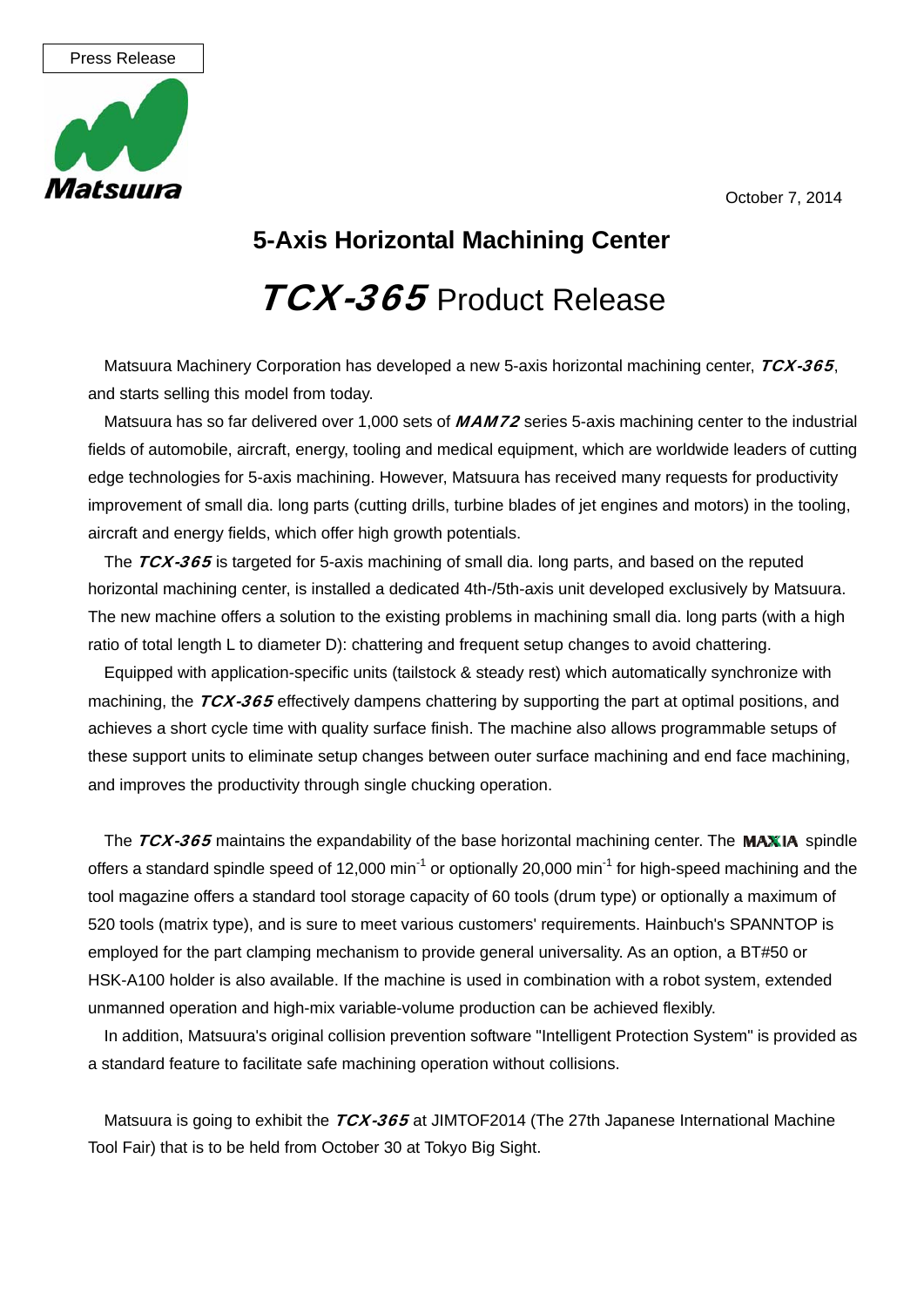## TCX-365 Features

- 1. Application-specific units automatically synchronized with machining (tailstock & steady rest)
	- 1.1. Easy setup change by programming (M codes)
	- 1.2. Tailstock stroke: 300 mm (servomotor driven)
	- 1.3. Steady rest: Part support at three positions
- 2. Newly designed 4th-/5th-axis unit dedicated to small dia. long parts
	- 2.1. Direct drive motor
	- 2.2. Rapid traverse rate  $\therefore$  100 min<sup>-1</sup> (A-axis), 40 min<sup>-1</sup> (B-axis)
- 3. Expandability

| 3.1. MAXIA Spindle | : 12,000 min <sup>-1</sup> (BT40) | [Standard] |
|--------------------|-----------------------------------|------------|
|                    | : 20,000 min <sup>-1</sup> (BT40) | [Option]   |
| 3.2. Tool magazine | : 60 tools (drum type magazine)   | [Standard] |
|                    | : 120 - 240 tools (240-tool base) | [Option]   |
|                    | : 120 - 320 tools (320-tool base) | [Option]   |
|                    | : 360 - 520 tools (520-tool base) | [Option]   |
| 3.3. Clamp system  | : Hainbuch SPANNTOP<br>[Standard] |            |
|                    | : BT#50 holder                    | [Option]   |
|                    | : HSK-A100 holder                 | [Option]   |

- 4. Collision avoidance system IPS (Intelligent Protection System): Standard
	- 4.1. Axis feed stopped before a collision occurs between machine, tool, workpiece and fixture
	- 4.2. Machine collision avoidance during manual operation or setup work that might occur due to human error
	- 4.3. Machine collision avoidance during automatic operation that might occur due to programming error

| Item                               | <i>TCX-365</i>                                       |  |  |
|------------------------------------|------------------------------------------------------|--|--|
| Travel $(X/Y/Z axis)$              | 675/660/660 mm<br>(26.57 / 25.98 / 25.98 / 11.81in.) |  |  |
| Travel (A / B axis)                | $360^{\circ}/ -95 \sim +20^{\circ}$                  |  |  |
| Travel (U axis)                    | 300 mm<br>(11.81 in.)                                |  |  |
| Rapid traverse rate $(X/Y/Z axis)$ | $60 \text{ m/min}$<br>$(2,362.2$ ipm)                |  |  |
| Rapid traverse rate (A / B axis)   | $100/40$ min <sup>-1</sup>                           |  |  |
| Rapid traverse rate (U axis)       | $40 \text{ m/min}$<br>$(1,574.8$ ipm)                |  |  |
| Spindle speed                      | 12,000 $min^{-1}$                                    |  |  |
| Maximum workpiece size             | L365 x D63 mm<br>(L14.37 x D2.48 in.)                |  |  |
| Loading capacity                   | 20 kg<br>(44lb.)                                     |  |  |

Main Specifications